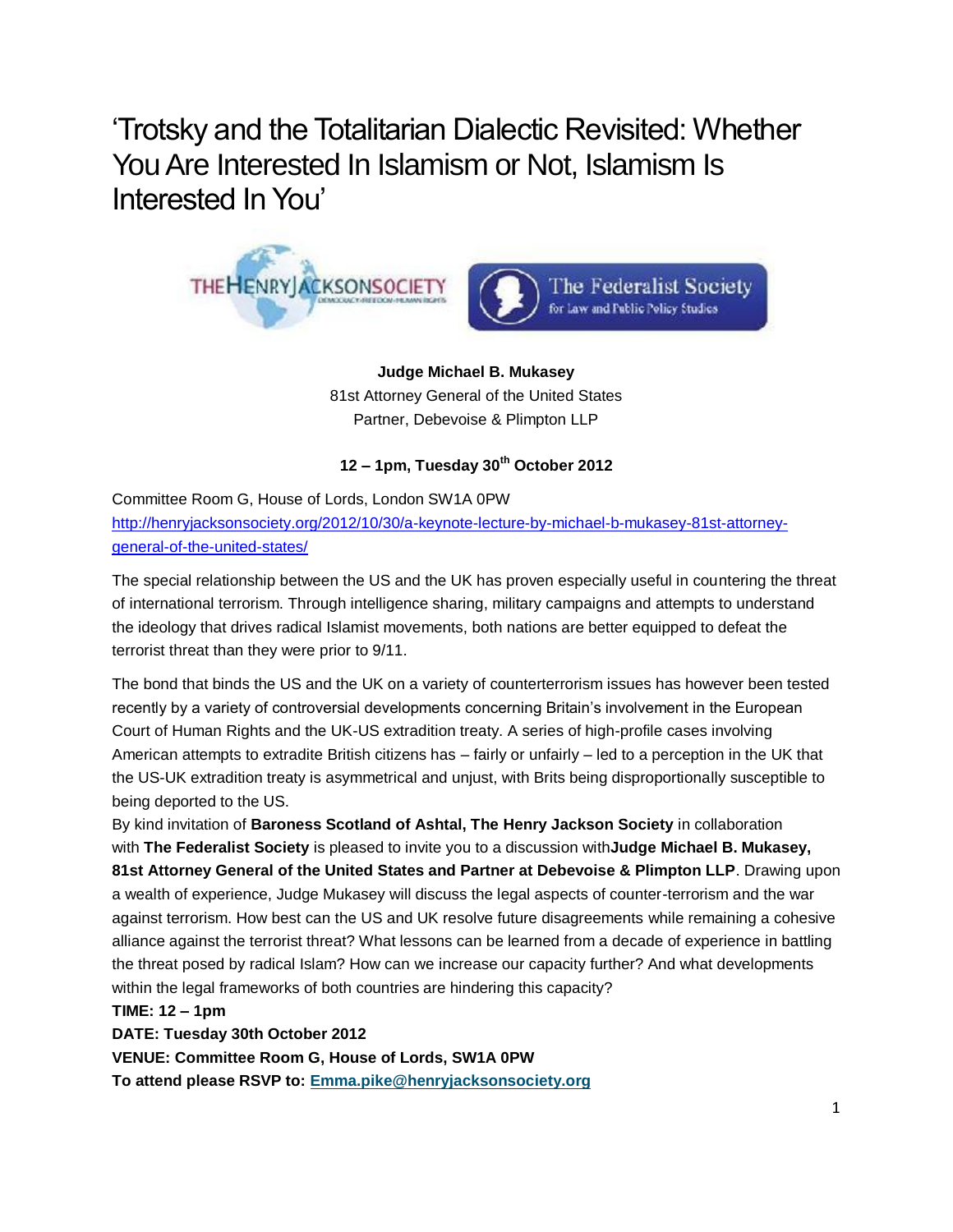# **Biography**

**Michael B. Mukasey** served as the 81st Attorney General of the United States, the nation's chief law enforcement officer, from November 2007 to January 2009. During that time, he oversaw the U.S. Department of Justice and advised on critical issues of domestic and international law. From 1988 to 2006, he served as a district judge in the United States District Court for the Southern District of New York, becoming chief judge in 2000. Judge Mukasey joined Debevoise & Plimpton LLP as a partner in the litigation practice in New York in February 2009, focusing his practice primarily on internal investigations, independent board reviews and corporate governance.

#### **Transcript**

#### **Baroness Scotland**

I want to welcome you all on behalf of the Henry Jackson Society. It's a very rare privilege for us to have with us a former Attorney General from the USA. Michael, as you know, was the 81<sup>st</sup> Attorney General and the Attorney General has a broader spectrum of responsibility than do we. And many of you will remember I was the Attorney General here in the United Kingdom for some of the time that Michael was the United States Attorney, because he was Attorney between November 2007 and January 2009. He was the last Attorney, I think, to serve in the Bush administration.

Now during that time, he oversaw the US Department of Justice and advised on critical issues of domestic and international law. But before that, from 1988 to 2006, he served as a district judge in the United States District Court for the Southern District of New York; becoming chief judge in 2000. So it's an unusual transfer for our jurisdiction to go from judge to attorney. But it's not a usual one, I think, for the US. So we very much look forward to his address, after which there will be an opportunity to ask questions. So Michael –

#### **Judge Michael Mukasey**

Thank you. I want to begin by expressing my gratitude to Baroness Scotland for sponsoring us today to Hanna Nomm, Leonard Leo for the opportunity to speak here and of course to the Henry Jackson Society. I have to tell you that when I first received the invitation, given the name of the society, I thought that I would be addressing an audience of American expatriates. I am both encouraged and delighted by the fact that I'm actually addressing Britons who share the values of 'Scoop' Jackson and of the Federalist Society. It's a particular pleasure to be here.

I actually thought for a moment about following the example of our president and providing some gifts for my hosts. For Baroness Scotland, perhaps an iPod loaded with some of my speeches. For Hanna, perhaps DVDs of some American movies formatted in such a way that they cannot be played on British machines. But I was occupied with other preparations for the trip and so I neglected to do that – maybe next time.

I'm happy to see that the source for the title of my talk is not so off-putting as to drive away the audience. Leon Trotsky is reputed to have said at the beginning of the last century, referring to the Communist dialectic, that you may not be interested in the dialectic, but the dialectic is interested in you. It occurred to me that the same might be said of the current totalitarianism with which we are grappling, namely Islamism, or Islamic supremacism. So I thought I would speak with you for a few moments about that 'ism' and about how countries like ours [inaudible] themselves and their values.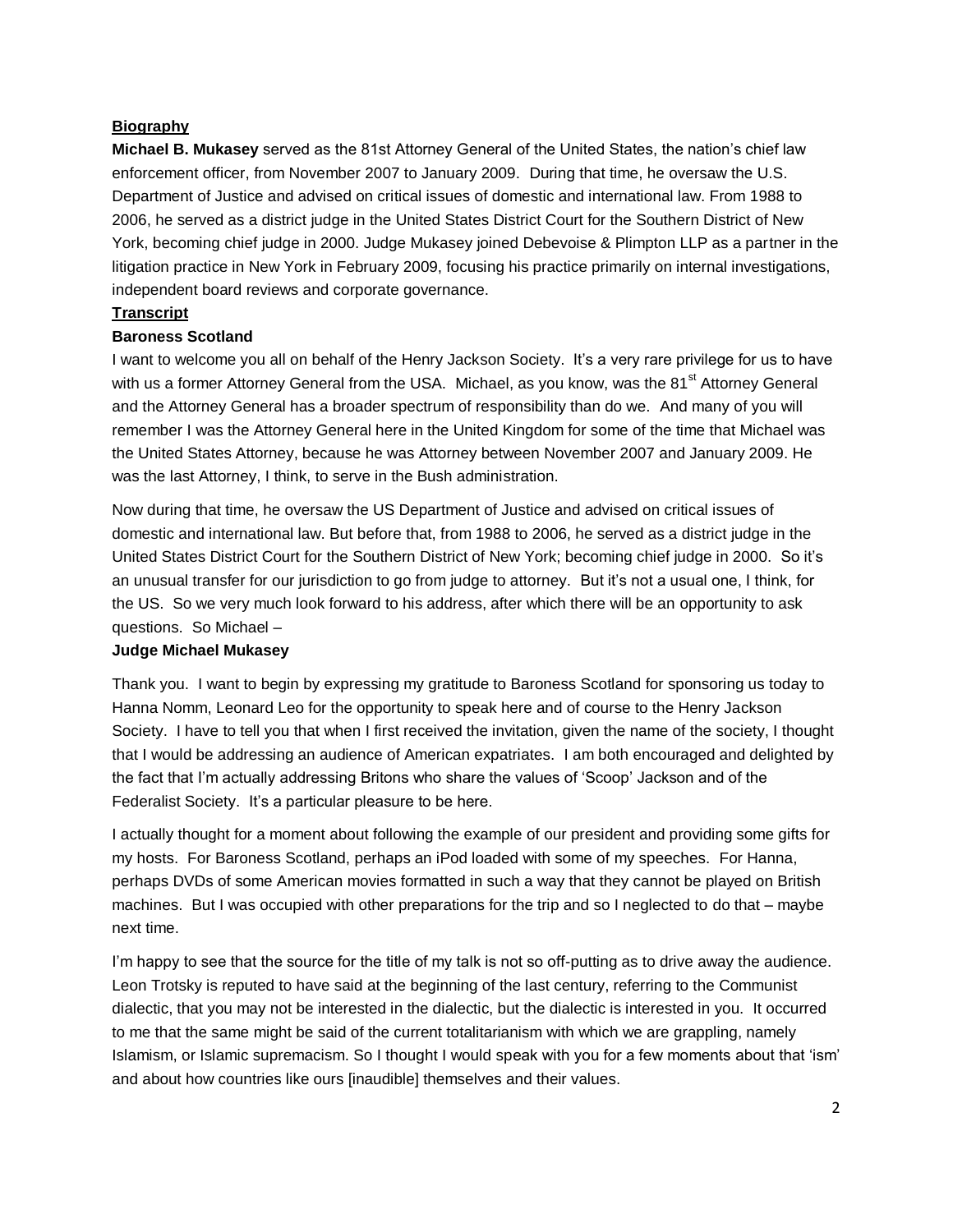I have to tell you that it's by no means universally thought in my country that, and perhaps likely here as well, that there's any need to understand Islamism and take a defensive posture with respect to it. The reasons for this seem to be rooted in the fact that Islamism claims to be, and in fact is, rooted in a religion. In part because of the limited role that religion plays in our own countries, we tend to think of it as only one aspect of a person's life and a private aspect at that. However for the vast majority of the world's 1.4 billion Muslims, it's not just a private matter. A substantial number adhere to a view of religion that agrees on the need to impose *Shari'a* or Islamic law on the world, beginning with that part of the world that at any time was Muslim which is referred to as the *dar al-Islam* – the domain of Islam. This includes not only what we would conventionally think of as Muslim countries, but also Spain, referred to by an Islamist as Andalusia, and once a part of the Islamic caliphate; as well as any part of the Muslim world that comes under the control of Muslims, with the result that, for example, some suburbs of Paris, in which Muslims are the majority, are in fact a no-go zone for the police and for fire-fighters unless they've gotten the consent of local authorities.

The other part of the world to which there's also an obligation to spread *Shari'a* is called significantly, I think, the *Dar al-Harb*, or the domain of war. The war referred to is a religious war to impose *Shari'a*, which is a comprehensive legal framework that has spiritual aspects to be sure; but is supposed to regulate all behaviour – economic, social, legal, military, political, and personal. Because it is allencompassing and lays claim to being divinely inspired, it regards the notion that people can determine for themselves the rule that, govern any aspect of their lives, either on their own or through elected representatives, as anathema, which is to say that *Shari'a* is totalitarian and profoundly anti-democratic.

As the United States government established in court during a trial before me, as it happens, when I served as a US district judge in New York, in which the defendants included Omar Abdel-Rahman, known as the 'blind sheikh' – as the government established at that trial, Islamic scripture, including the Qur'an, which is regarded as containing the revealed and unchangeable word of Allah, contains commands of violence against non-believers. There are some scholars who try to restrict the reading of such commands by limiting them to the historic context. Islamist scholars, however, construe them literally as a wide mandate for violent action against people they perceive as their enemies. Such a scholar was the 'blind sheikh' – convicted along with about a dozen others – of seditious conspiracy to wage a war of urban terrorism against the United States and a bombing conspiracy that included the bombing of the World Trade Center in February 1993, or as it's now known, the first World Trade Center bombing. A plot to bomb New York City landmarks, that plot was thwarted when the joint terrorism task force in New York infiltrated it and, among other things, recorded the conversations of the defendants. The proof also included some of the speeches of the 'blind sheikh', urging a violent interpretation of the obligation to wage jihad, as well as testimony of more explicit directions that he gave his followers.

The defendants argued that the prosecution, and certainly the use of religious sermons and other pronouncements, infringed their rights to religious liberty and free expression. But the second circuit court of appeals affirmed the convictions and indeed offered lavish praise to the way the case was handled by the prosecutors as consistent with the highest traditions of the Justice Department and the defence lawyers as equal to the most exacting requirements of their calling. In fact, there was enough praise left over so that it included kind words for the trial judge as well. That case was prosecuted under a Civil War era law that barred seditious conspiracy and it was very difficult to apply; however based on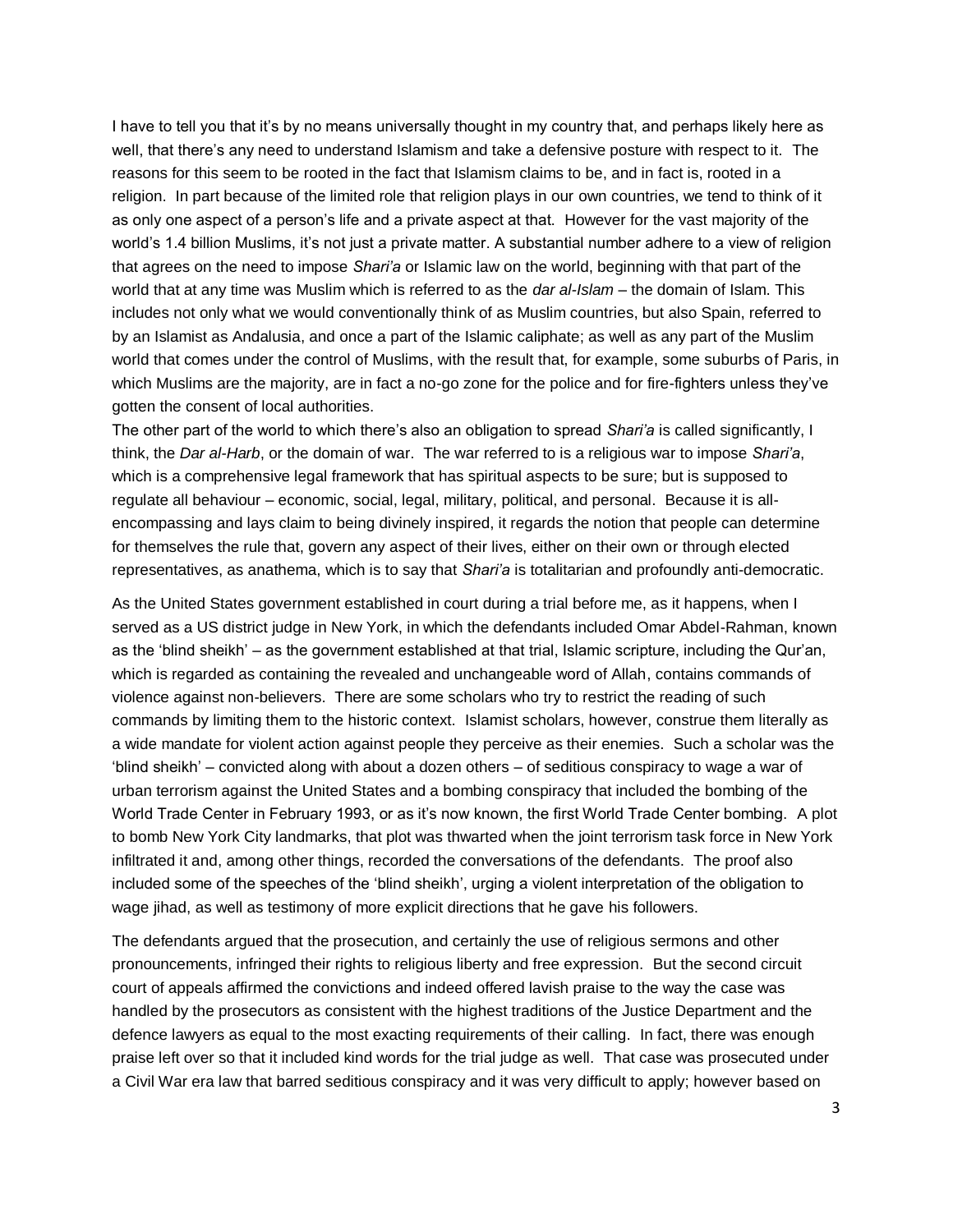the lessons learned in that case, the Clinton administration and Congress collaborated to enact a sweeping overhaul of the US counterterrorism law, known as the Anti-terrorism and Effective Death Penalty Act. That act was expressly designed to permit aggressive investigations that could interrupt terrorists and their supporters before plots could pose a danger to the public.

The court rulings in the Abdel-Rahman case and the subsequent revisions of the anti-terrorism laws, indeed the creation of anti-terrorism laws, was based on a single, simple conclusion: one that the 9/11 Commission would reiterate after the terrorist attack that killed nearly 3,000 Americans in 2001: namely, that there is a radical, ideological movement in the Islamic world that, in the words of the report, draws on a long tradition of extreme intolerance within one string of Islam.

It's possible, I suppose, to debate how broadly this influence runs. I think it's fair to say that in any event, it is far from a fringe and that it is highly influential in the Middle East and increasingly influential in the West. But what is not debatable is whether this ideology exists, and whether those who adhere to it consider themselves to be at war with the United States and the West in general, and whether that ideology motivates the continuing threat to the United States and its interests around the globe. It does. Any realistic terrorism strategy, which is to say, any strategy that is intended to prevent attacks, rather than simply respond to them; and in general to avoid losing ground to terrorists and their allies, rather than dealing with attacks after they've occurred and people have died and properties have been destroyed, has to accept the existence of that reality.

We have to accept that the threat is ideologically based and support a programme that identifies the enemy ideology accurately, in order to understand and anticipate its operations so as to defeat them. The ideology can't be wished away by pretending that it doesn't exist and the Constitution of the United States cannot be read as a set of rules that prevent the government from performing its first and most essential duty, namely the duty to protect the American people. Yet, unfortunately that the pretence that the threat does not exist has become the government's principle approach.

So, for example, take the case of Major Nidal Hassan's massacre of 13 of his fellow soldiers at Fort Hood, Texas in 2010 which he preceded by shouting 'Allahu Akbar'. The army's after action report on that incident does not mention the word 'Islam' and refers to the incident as 'workplace violence.' The Army Chief of Staff said on television after that massacre that the greatest tragedy would be if it had a negative effect on the Army's diversity programme. Or consider John Brennan, a principal national security and counterterrorism advisor to President Obama who told an audience at the Centre for Strategic and International Studies – now this is a deep thinker, talking to other deep thinkers – he said that violent extremists, as he referred to them, attacking the United States are products of 'political, economic and social forces' and should not be described in religious terms because to do so would create the mistaken impression that we are at war with Islam and thereby give credence to al Qaeda propaganda. Products of political, economic and social forces. Let's review the bidding. Osama bin Laden was a millionaire many times over. His successor, and also coincidentally the folks who planned and carried out the 2007 attack on the Glasgow Airport, are physicians. The perpetrators of the 9/11 attack are well educated. A man named Umar Farouk Abdulmutallab, he was the youngster who tried to blow himself up on an airplane over in Detroit over Christmas of 2009, is the son of the former Economics Minister of Nigeria. Products of political, economic and social forces? Understand that this to be [inaudible] with the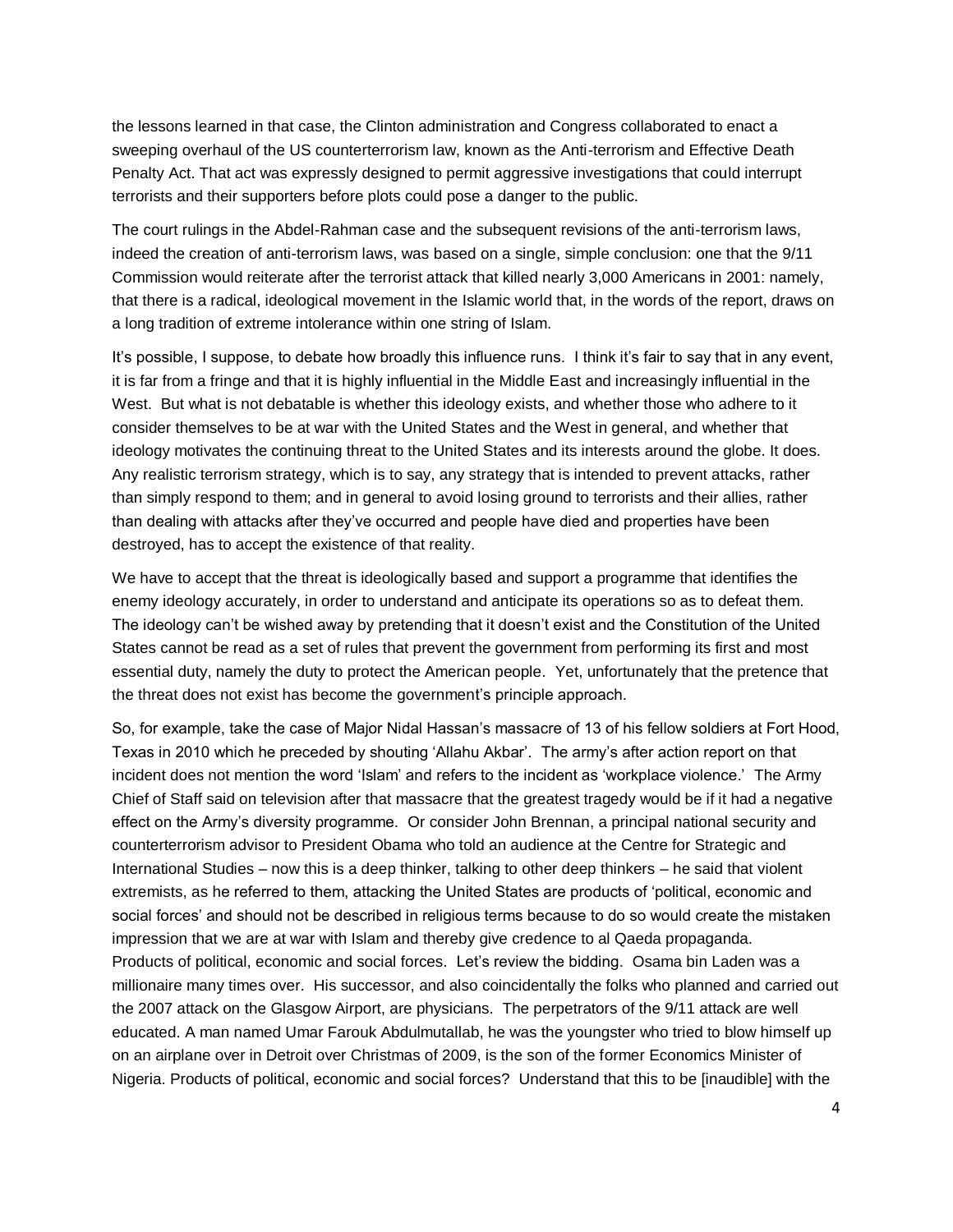current administration; this being that sort of euphemism. It was present in the administration in which I served as well. President Bush told the nation shortly after 9/11 and continued to repeat that Islam is a religion of peace. His principal National Security Advisor and later Secretary of State went him one better, she said it was a religion of peace and love. And of course, we heard that the terrorists had hijacked that religion. Now in order to savour the significance of that formulation, consider how the United States would have reacted if President Roosevelt had gone before Congress on December 8<sup>th</sup> 1941 and said that the peaceful Shinto religion had been hijacked by extremists.

National security officials and members of the administration seem to have convinced themselves that Americans are the cause, rather than the victims of terrorism. So the president goes before the United Nations and suggests that violence against US diplomatic stations is the appropriate and understandable reaction by Muslims to a video, rather than being precipitated by supremacist ideology – [Baroness Scotland sneezes] bless you – and he goes to great lengths, as does his Secretary of State, to tell the world that the US government objects to the video and had nothing to do with producing it.

A recent report by the Senate Permanent Subcommittee on Investigations criticises a fusion centre of the Department of Homeland Securities – of Security, I'm sorry – for focusing on the list of reading suggestions circulated by a Muslim community group, when several books on the list were written by people cited in a terrorism database maintained by the intelligence agencies. The Subcommittee figuratively wags a finger at the fusion centre and says 'we cannot report on books and other writings simply because the authors are listed on the database since, as it says in the report, the writings themselves are protected by the First Amendment. Unless you can establish something in the writing indicates planning or advocates violence or other criminal activity.' Wrong. The speeches of the 'blink sheikh', Omar Abdel-Rahman, were protected by the First Amendment in the sense that the government could not stop them; but the government did present them as evidence at his trial: indicating his state of mind and the state of mind of certain of his listeners. I permitted them to be introduced and the Court of Appeals made it clear that they were admissible; even less, with the gathering of such material for intelligence purposes be objectionable. Simply because someone has the constitutional right to make a statement, doesn't mean that he also has the constitutional right to prevent the government from noticing it. If he did, it would be impossible to prosecute any would-be terrorist until after an attack. We must certainly recognize that Muslims have been the principal victims of violent jihadists globally. Also, the desire to avoid tarring millions of law-abiding Muslims who do not wish to impose *shari'a* on others is noble, and intelligence should be gathered with sensitivity and digression. In addition, many of those same law-abiding Muslims have provided important help to law enforcement, intelligence and military agencies in confronting terrorism and should be empowered, rather than made the focus of suspicion. But they, and we, and our government have to realise that whatever struggles there are between anti-Western Muslims and those who embrace the West are secondary to the government's main national security obligations. Obviously, we would prefer to see truly pro-Western Muslims prevail, but the influence of their adversaries will not be diminished by pretending that they do not exist, or that their world view is not based on an interpretation of Islam that has strong appeal in the Middle East and a growing number of enclaves in the West.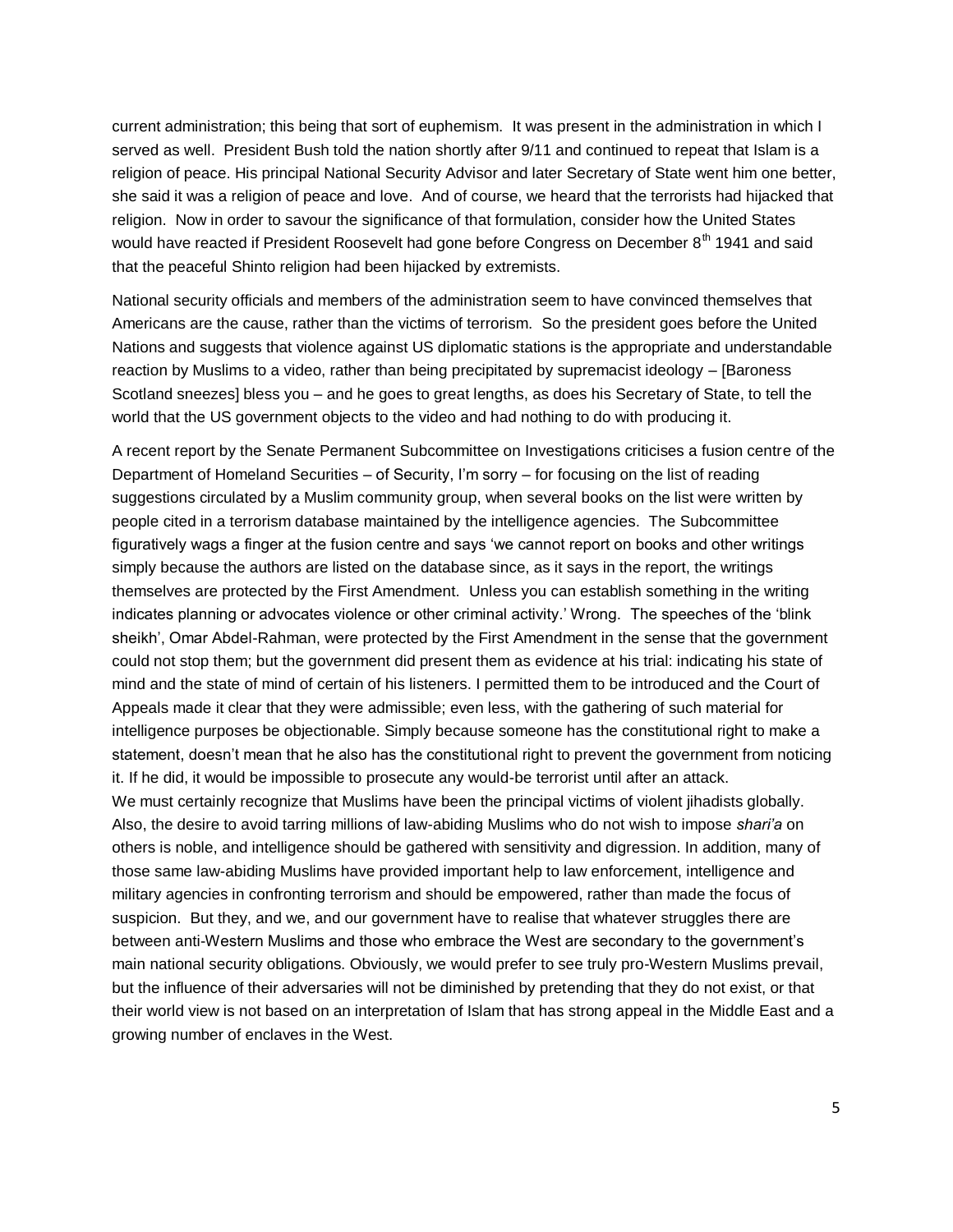But what of the vaunted Arab Spring? What, indeed. As events unfolded in Tahrir Square, we in the United States saw a great deal of coverage of how the driving forces of that revolution relied on Twitter and Facebook; but not so much coverage of the public rape of the CBS journalist in Tahrir Square accompanied by shouts of 'Allahu Akbar', and even less coverage of the emergence of the Sinai Peninsula as a refuge for Hamas-trained terrorists who travel regularly from Gaza and launch attacks that kill Israelis. There was, I think, virtually no coverage at all of the return to Egypt of Sheikh Yusuf Qaradawi, who had been exiled from the country by Hosni Mubarak and who delivered a triumphant sermon in Tahrir Square upon his return. Now, Qaradawi is praised in many quarters of the West as a liberal and a reformer who has, among other things, stood up for women's rights, and so he has, even to the point of issuing a fatwa that authorises women to participate in suicide bombings. More recently, Mohammed Morsi, the newly elected president of Egypt, and a candidate of the Muslim Brotherhood, has retired the senior members of the military who were expected by some to act as a counterweight to the Brotherhood. Whether they could have done that or not is debatable, but President Morsi has mooted that debate by appointing as the new chief of staff, someone whose Muslim Brotherhood's credentials are well-established.

Tahrir Square was the scene of a sort of inaugural speech by President Morsi, in which he said that one of his main goals is to secure the release of Omar Abdel-Rahman, the 'blind sheikh' who I put in jail for a term of life. And most recently, a week and a half ago, Morsi was seen on Egyptian television in prayer, led by a cleric, Sheikh Futouh *Abd Al*-*Nabi Mansour* at a mosque in Mersa Matruh answering 'amen' to a prayer for the dispersion and destruction of the Jews – sort of a Reverend Wright moment for him. The venue of Mersa Matruh, by the way, is interesting for a World War II buff like myself. It happens to have been the scene of the last Nazi victory for Rommel and his Africa Corps before they got chased back across the rim of Africa.

But we're told that we mustn't panic. Just last week the op-ed page of the *New York Times*, that communal warm bath of *bien pensant* liberal thought in the United States, carried an article by Roger Cohen assuring us that we can work with the Muslim Brotherhood, who he portrays as centrist pragmatists. Well, pragmatists they may be; centrist is another matter. The Muslim Brotherhood motto, which has not changed since its founding until today, is as follows: 'Allah is our objective, the prophet is our leader, the Qur'an is our law, jihad is our way, dying in the way of Allah is our highest hope'. The fact that the organisation still exists after decades of suppression by governments in Egypt from Nasser to Mubarak is testimony to its resilience and to the ability of its members to use tactical deception. There's even a word for it: *taqqiya* – in order to tack in on direction, and then another toward an ultimate goal. Perhaps the best illustration of that is Turkey. Their president Erdogan has now overcome the Kamalist and secular military to the point where he can announce, confidently, that he finds the term 'moderate Islam', in his words, ugly and offensive. He says there is no moderate or immoderate Islam, Islam is Islam and that's it. Roger Cohen in the *Times* says that we should note that the Muslim Brotherhood is looking to Turkey as a model. He finds that comforting. I find it terrifying. Turkey, under Erdogan, is not about democratisation; Turkey was a democracy before Erdogan came to power. What it's about now, with women shunted out of the workplace, and journalists arrested, is about Islamisation, not democratisation. It was, after all, Erdogan who, in 1994, when he was mayor of Istanbul, proclaimed himself a servant of *shari'a*.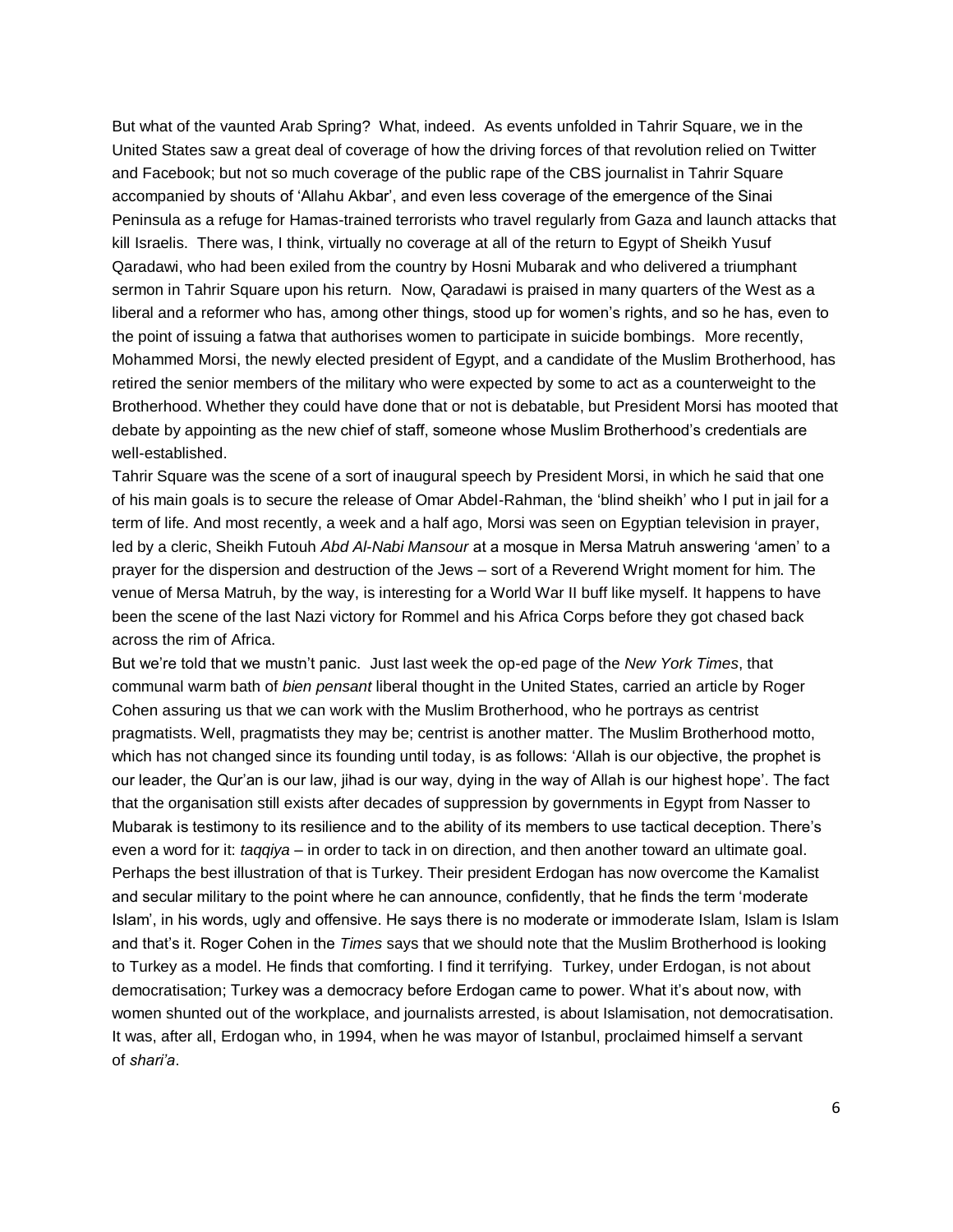In Tunisia, Islamists are in control. Their leader, Rachid Ghannouchi, like Qaradawi, recently returned from exile to lead his party – barely five years ago, called for the public hanging of two Tunisian intellectuals, one a woman, who were too vigorous in his tastes in their supports of women's rights. But even a member of the *Wall Street Journal*'s editorial staff, in a column in that paper several months ago, assured us that Ghannouchi is a new breed of Islamist, with a sense of irony and a sense of humour. Ghannouchi even assured the journal editor that he would not seek to ban alcohol because alcohol is consumed privately and he recalled, for the *Wall Street Journal* editor, that the United States itself had an unpleasant experience when it tried the experiment of banning alcohol many decades ago during prohibition. Quite an ironist and a humorist, and apparently the spiritual successor to that parade of Soviet premieres who you may remember back in the 1970s when we were told that each succeeding one was a liberal because he drank scotch and listened to jazz.

But isn't what is happening in Egypt and Tunisia and Turkey a manifestation of democracy, and aren't we duty-bound as supporters of democracy to support it? The answer to the second part of that question, whether we should feel bound to support the outcome, as someone pointed out, depends on what you mean by democracy. If you mean by democracy, not only a process of majority rule, but also an underlying culture that includes protection of minority rights, then yes, we would be obligated to support it if that were the process. But if you mean simply majority rule with no such underlying culture of tolerance, then what's happening in Egypt and Tunisia and Turkey is not democracy, and in my view, no, we have no obligation to support it.

If, as President Erdogan put it, to Islamists, in his words, 'democracy is just the train we board to reach our destination', then the destination is obviously Islamist rule and I would think we should feel no obligation to support that. Now why is it important in the struggle that we're in that we understand all this? In past conflicts it may not have always been self-evident that we had to understand what our enemies were about. Perhaps it wasn't necessary when we fought the Axis powers in Germany and Japan to understand all the ins and outs of Nazism and Fascism and the military culture of the Shinto religion. We could simply blast those countries to smithereens, as we in fact did, because the evil had its home there. But it was much more necessary to understand the enemy when we fought Communism, as a man named Whittaker Chambers taught us, even when it was centred principally in the Soviet Union because although it may have been centred there, it was not simply that nation, but its militant ideology that we were struggling with. Chambers prefaces his excellent book, called 'Witness', with a preface that consists of a letter to his children in which he explains why he went through what he did in order to expose Communism for what it was, so that they would understand why is was that he had exposed himself and them to a life of torment. He points out that Communism, at its root, offered the same promise that was offered by the serpent in Eden: that you shall be as gods, that Communism dreamt of a world without god, who would be superfluous.

The great totalitarianisms of the last century, and of this one, have in common that they've all dreamt of a world without something that they can't stand because they think it interferes with their ability to dominate the lives of human beings. Nazism dreamt of a world without Jews. Communism dreamt of a world without God. And Islamism also dreams of a world without something. It dreams of a world without infidels. A world in which infidels are either killed, or converted to Islam, or reduced to a second-class citizen status called *dhimmitude*, such that they themselves recognize their inferiority and present no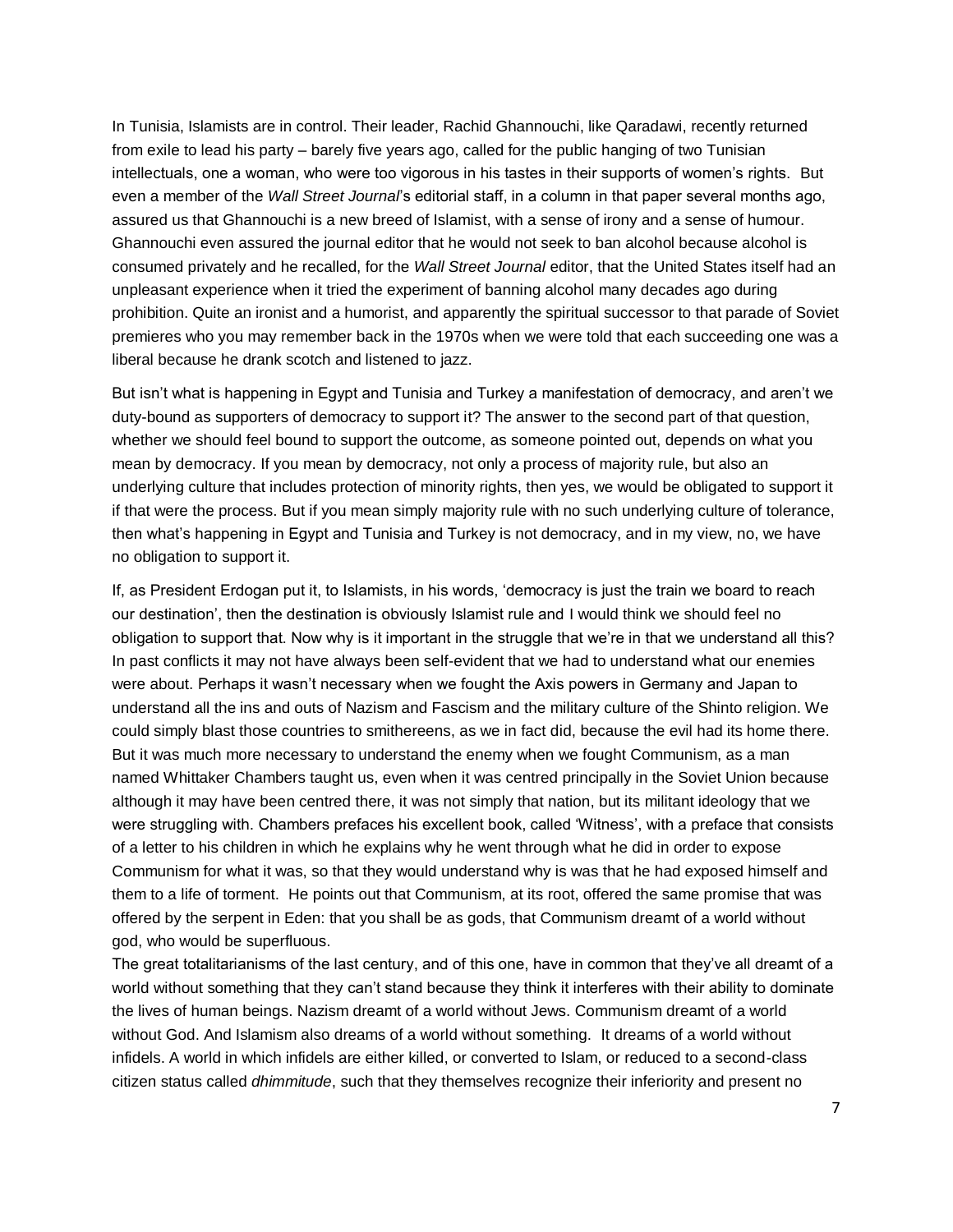obstacle. And so we must understand that 'ism' as well, or else be prepared to live with people who look forward to a world without us. Thank you very much for the privilege of speaking to you.

#### **Baroness Scotland**

Well thank you for a very thought-provoking, and I'm sure stimulation in terms of questions, presentation. I intend to take questions now three at a time, if I may please. If you could indicate by usual manner by holding up your hand if you would like to ask a question and give you name and where you come from or which group you represent. So who's going to be our first three questions? **Question 1**

Fascinating, thank you very much for that. I'm Alan [inaudible]. I don't represent anybody except myself. A couple of issues around your analysis. Firstly, you do appear to have put totally on one side the essential tribalism that exists within many Muslim societies and the impact on that in terms of the internal conflicts. Secondly, the much larger conflict between Sunni and Shi'a, which has been waging for many years but appears to have accelerated since the Arab Spring. To what extent do either of those blunt the impact of Islamism, or rather mute the effectiveness with which Islamism could be applied? **Baroness Scotland**

#### John Reid.

#### **Question 2 – John Reid**

Hi, first of all, thank you very much. John Reid, I now represent myself nowadays, thank God. Thank you for a provocative and uncompromising speech. I understand your criticisms of those who, I suppose you would say, take a social work attitude towards this problem. But I wonder if by doing it, you don't miss a heavy element that has to be addressed. I'll separate the political phenomena structure and leadership of Islamism, which you referred to, and lets accept that that draws as much from Bolshevism as it draws from Islam. The nature of the injected consciousness into the unconscious masses by rather privileged leadership – and that analogy, of course implicitly, refers to Lenin, Trotsky, other educated people who run the movement but it also extends, of course, to the British cabinet – but let's leave that aside. But in emphasizing that, you tended to reject the socioeconomic and political conditions that give rise to a mass movement and I think that's pretty dangerous. While it is true the way you describe the nature of Islamism as a political movement and its leadership, I think it would be a big mistake to misunderstand the socioeconomic and political conditions that give rise to the very popularity in certain quarters that you referred to as being attractive to them. And more importantly, when we're responding, if you dismiss socioeconomic and political conditions, you will not defeat this phenomenon merely by going through the leadership. I hate to say something that sounds like tough on crime and the causes of crime, but both are absolutely essential in my view. You have to accompany a relentless pursuit of the Islamist leadership and their terrorism with an understanding and addressing of some of the underlying problems that give rise to potential popularity in certain sections of the world for the people who support it. **Baroness Scotland**

Ok, and one last. Gentleman at the back, I think. **Question 3**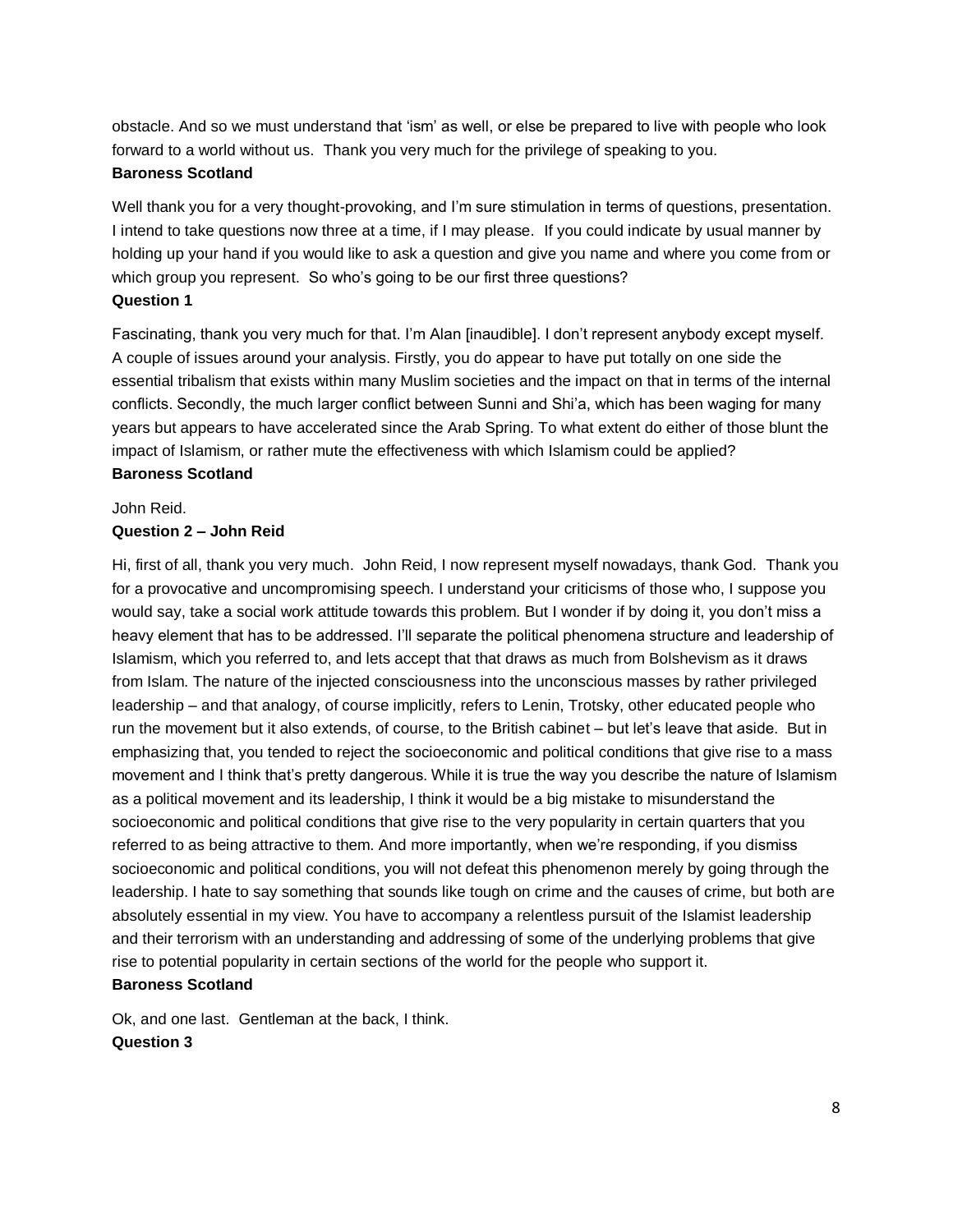My name is Alexander [inaudible] and I don't represent anyone [inaudible]. You brought in your excellent speech several very good examples of most high-level politicians and media using the terms and basically, let's call it euphemisms, OK. And I just wondered if we look at this in a more wider context of society. You and your opinion on that – do you think that's hard for the [inaudible] political correctness where people essentially have to and encourage to self-censor themselves, which to some extent reminds how it used to be in the Soviet Union in Communist time where people knew you better not say certain things, or else. What do you think?

#### **Baroness Scotland**

#### Judge.

# **Judge Michael Mukasey**

For the first question, I think, concerned whether I thought that the forces of tribalism and of the Sunni-Shi'a rivalry, historic rivalry, would tend to blunt Islamism. I wish that were true, I don't think it is. The reason for that, I think, goes to a kind of set of concentric circles that are drawn around many people. The currently relevant circle is the one that's drawn around Muslims and the rest of the world. The Sunnis and the Shias will get to settling the hash between them after they've dealt with the rest of us – not before. Same for tribalism and the experience – my experience – teaches that, in fact, a stronghold of Shia Islam, Iran, has served as a refuge for members of al-Qaeda who, as you know, are Sunni, and has provided support for Sunni groups because it would rather see violent Sunni groups prevail than it would see Western groups prevail. The Shia and the Sunni will deal with one another after they get done dealing with the rest of the world and I'd rather that didn't happen.

So far as the question of whether my analysis misses dealing with socioeconomic conditions, yes, to a certain extent it does, and I'm not – God knows I'm not in favour of promoting poverty. On the other hand, there are many poverty-stricken cultures in the world that have not generated the kind of violence that has been generated in this culture. You said you thought that Islamism drew from Bolshevism and I don't think it does. I think, indeed, the two of them share a common pattern, but I don't think it draws from Bolshevism – I think the common pattern that they share accounts for the fact that the left has been very accommodating of Islamists and vice versa. Paradoxically, the lawyer who represented the 'blind sheikh' during my trial was a long time left-wing activist who was later convicted of getting secrets from him from jail and transmitting them to the outside world in violation of the rules under which he was imprisoned. Notwithstanding that if people like him ever came to power, she and others like her would be the first to go, but she felt an affinity for him that I think had nothing to do with him drawing on whatever Bolshevism may look in her ideology, but rather just something that they share.

#### **John Reid**

Sorry to cut in – I didn't mean the ideology of Bolshevism. I specifically said from the structural form of Bolshevism, which is the injection into the masses of the right way of thinking and intolerance of anyone against it. In that sense…

# **Judge Michael Mukasey**

I think, my view is that that's been going on long before there were Bolsheviks and will be going on long after. And so far as political correctness, yes it is what I've been talking about is a subset of political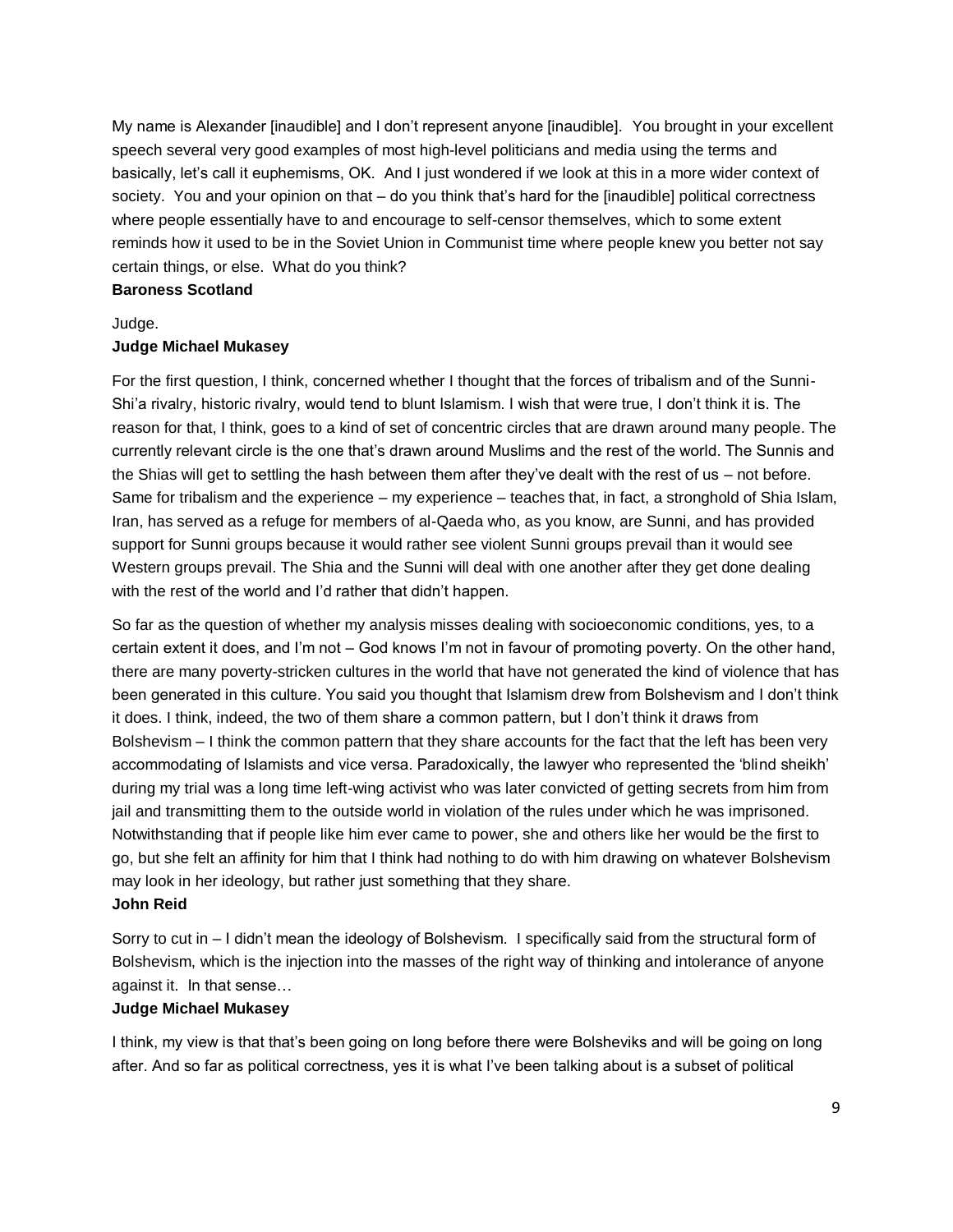correctness. I'm not – I can barely take this one, I can't take on all of political correctness. But the proliferation of euphemisms was something that, I think, was pointed out vividly by George Orwell in his splendid essay called 'Politics and the English Language', which if you haven't read it, I would commend to you. He talks about the way that our desire to avoid confronting a reality has of raining euphemisms down on harsh reality and, as he puts it, obscuring it the way snow covers the harsh outlines of a landscape. It's a splendid essay and if you read it, I think it will both help you confront reality and write better English. Not that you don't all write obviously far better English than I, but it's a wonderful essay and I think it points out this phenomenon beautifully.

# **Baroness Scotland**

Gentleman in the glasses on the end; the lady on the far right; and in the middle. Thank you very much. **Question 4 – James Phillip**

You didn't address weapons of mass destruction during your talk in a big way and it seems to me that having, say, 300,000 people killed in Manhattan would be the type of thing that could genuinely change the lives of everyone in the West and everyone in the world whereas nothing else would. That you could lose 3,000 people a dozen times added it wouldn't fundamentally alter the character of even the United States, let alone the whole planet. Do you think that the fact that we haven't had a WMD go off since Hiroshima and Nagasaki means that we underestimate the significance and impact of those weapons? **Baroness Scotland**

And can I just have your name? **James Phillip**

James Phillip – I write and [inaudible] **Baroness Scotland**

Lady on the right. **Question 5 – Sarah Rose**

My name is Sarah Rose and I would like to ask about Iran. Would you say that Iran is different from other countries where there's a large, kind of, Islamist element in the [inaudible] of the cultural and secular elements in society that might seem rather different and are able to exist…what you're talking about. **Question 6**

Yes, two brief questions. Can you comment on the persecution of Christians that seems to be spreading from the Middle East countries – Egypt notably, Nigeria, and Syria – persecuting and killing Christians? And secondly a question you refer to Islam as a religion and yet everything you seem to be saying implies it's also a political movement. It's almost self-evident that you're correct. Doesn't that mean that we have to address both the political ideology and the religious ideology if we're going to get anywhere? **Judge Michael Mukasey**

The – so far as the WMD, I did not specifically address that. My view is that's a means, not an end and I would've thought that  $-1$  mean I was in New York on 9/11, I would've thought that that would be enough to change a society. We don't need that multiplied by a hundred. I don't think that the fact that, and I may be misunderstanding your question, but I don't think the fact that we haven't had a WMD attack or that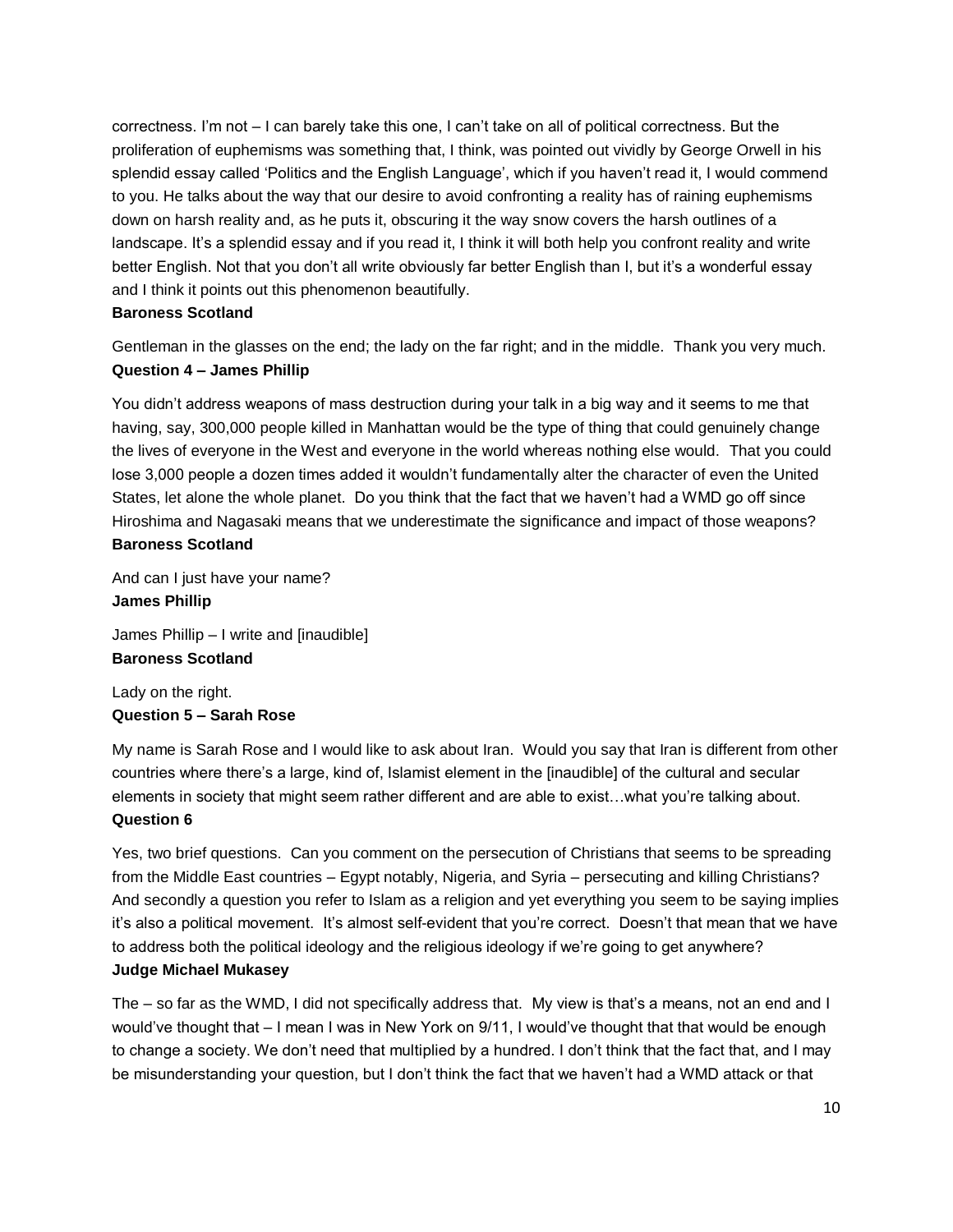there hasn't been an atomic explosion since Nagasaki means that somehow the world has, or everybody necessarily, has been able to obtain possession of those weapons, has decided to avoid it. They've decided to avoid it thus far, largely because the only two superpowers who had it in appreciable numbers – the United States and the Soviet Union – and mutual assured destruction was a deterrent. With respect to Iran, my view is that mutual assured destruction is an attraction, not a deterrent and that that's why we are so adamant about their not getting it. I mean they've articulated a desire to wipe another country off the face of the earth. Their response to the notion that they might be hit with atomic weapons has been, more than once, Allah will know his own. Now, do they mean it? I don't really want to find out. The question about whether Iran, because of some secular tendencies, is different from, say, other countries that are mostly Sunni countries that also follow *Shari'a*. I don't think it's different in relevant respects and certainly not in the respect in which we confront it. It is, as I said before, just as welcoming of Sunni violence as it is of Shia violence, notwithstanding that later on there will be a settling of scores when they get around to it. So, I don't think it's different in any relevant way.

With respect to the persecution of Christians, that's been – that is an ongoing horror and it's obviously accelerated since the Morsi government took power in Egypt. The persecution of the Copts has gone apace and I mean, I would not want to be a Christian living in Egypt. I would not have wanted to be one before; I certainly wouldn't want to be one now and I believe that there is a large out migration of those Christians who could leave. The same, obviously, is true in Nigeria and in Syria.

You say we have to confront both the political and the religious aspects of Islam. I don't really draw a distinction. I say we have to confront what it is in that ideology that wants to step over the line and trump on us – whether you call it political or religious or anything else. To me, it doesn't make a whole lot of difference. It may very well make a difference, ultimately, I just don't see the distinction now and I see, rather, the need to confront it and to deal with it and to oppose it. How you do that may mean using religious means, it may mean using political means. But the 'it' that has to be confronted is, I think, the same.

# **Baroness Scotland**

David, and then the gentleman behind David Blunkett in the green sweater, and then there's the gentleman on the far right.

# **Question 7 – David Blunkett MP**

I'm David Blunkett and I'm a member of the UK Parliament. We're all familiar with the old adage that those who are not with us are against us, but sometimes, those who are temporally with us, turn out to be against us. I enjoyed reading 'Charlie Wilson's War'; it was very much about militant right-wing Christians who, what they believe to be right, which turned out to be arming militant Islam and, as a consequence, killing our troops and your troops in Afghanistan over the last 11 years. How do you square circles where in the world you describe, things are literally black and white?

# **Baroness Scotland**

And I think it was the gentleman behind David… **Question 8**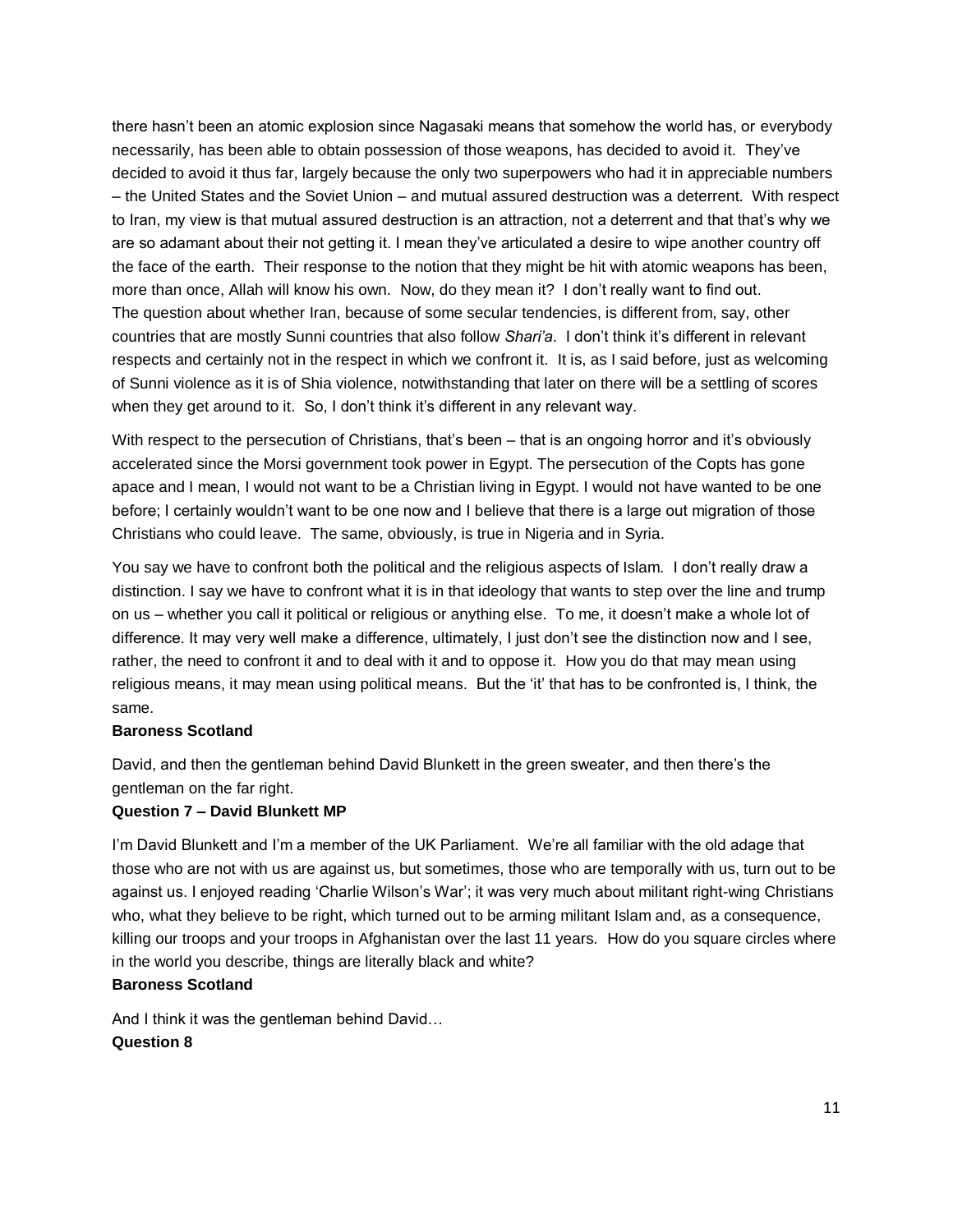My name is David [inaudible]. I actually have a relatively similar question, which is that let's assume for one moment that everything you say is absolutely correct. What do you propose to do about it? **Question 9**

Hi, my name is Gavin [inaudible]. I'm the director of [inaudible] Intelligence. Your view, sir, is certainly uncompromising [inaudible]. There seems to be a binary choice, in some respect, between a military intelligence approach, which is the approach which particularly the US and UK governments have adopted over a long period of time addressing the key threat. But how does a democracy, how does our society – our societies – address a religious threat without itself potentially drawing the Messianic [inaudible] that David Blunkett just mentioned.

#### **Judge Michael Mukasey**

You refer to the unintended consequences of the Charlie Wilson's War phenomenon and it's certainly a valid criticism. Do you have to be careful? Yes. I don't think that simply the arming of those who are opposing the Soviets was what led to what happened later on. There were a whole lot of steps in between. Although the principal lesson that was learned by the people who got those arms was that, well these guys with suits are the same and it doesn't really matter whether they're Communists, or anti-Communists, or Americans, or Russians – they're all the same and they're all vulnerable. You need to, obviously, figure that out. Does it mean that you don't, in a tactically advantageous situation arm some of them? I don't know that I'd go that far, but I agree on the need to be careful.

The what do you do about it and the third question really kind of merge. I think it's not so much what we do about it because the ability of, certainly of the United States government and, I would assume, of the British government as well, to change Muslim doctrine is limited at best. But, what you certainly do about it – what you certainly don't do about it – is to empower the people who are trying to destroy you. In the United States, law enforcement and, to a certain extent, intelligence agencies, have engaged in outreach with, to organisations that are documented to be part of the Muslim Brotherhood. By contrast, there are other organisations and other people who are trying to preach a peaceful brand of Islam. There's a doctor named Dr. Zuni Jasser, who just wrote a book, he's been on television quite a bit, he has a foundation and he's doing his best. He gets no support, no outreach, and indeed when he prepared a film for training by the New York City police department, the mayor, the current mayor of New York, made the police department stop using it as a training device because the groups that I mentioned earlier made a fuss and said that it was anti-Muslim. He is a Muslim. His doctorate is not, regrettably, is not in theology, it's in medicine and he's a former lieutenant commander in the US Navy. I think reaching out to people like that and others in the Muslim community who represent forces like that is a partial answer. It's certainly a better answer than reaching out to CARE and ISNA and other organisations of that sort.

## **Baroness Scotland**

Gentleman at the far right and then the gentleman in front of me. I'm afraid you only get one bite of the cherry.

# **Question 10**

[inaudible] **Judge Michael Mukasey**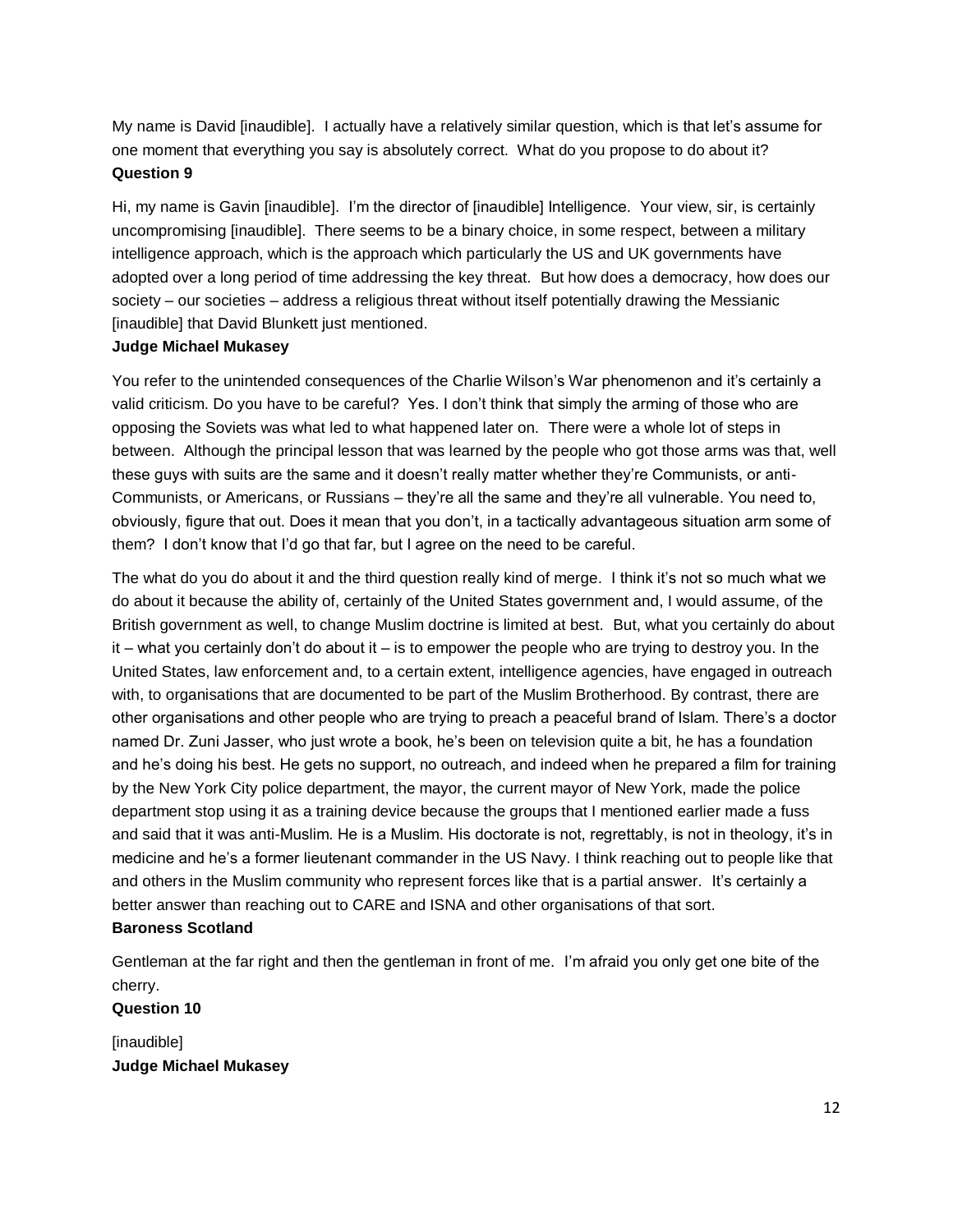# I'm sorry? **Baroness Scotland**

Ridding Western dependency on oil. **Question 11**

Sir, very interesting talk. Your last answer left me wondering whether or not we should – we, in the West – should be doing anything about it – about what's happening. How would we know who to support? For example, should we be supporting Assad in Syria? Or should we be supporting the rebels? Same thing, really, in Libya. How do we know what we're going to get in the end and how do we make an intelligent idea – or is it just frying pan, fire, frying pan, fire?

# **Baroness Scotland**

I think there's an opportunity for one last question. Gentleman in the lavender.

# **Question 12**

My name is Harold [inaudible]. I'm from the London Jewish Culture Centre in the Ivy House and what I would like to ask you, sir, we're nearly at the end near enough of this session and I would like, if possible, if you could predict for me and others what you think, possibly, will the world will look like in three years time, with caveats, I would really appreciate that comment.

# **Judge Michael Mukasey**

As far as the first question about ending our dependency on foreign oil, the funds from which are funding a great deal of this – I have an optimistic view of that. I think that problem may very well be almost about to solve itself because the exploitation of shale oil – my own country and in a lot of other countries, and shale gas – is galloping along at incredible rates. I think we are not very far from the day when we can tell the folks who have the oil take a bath in it if you'd like.

So far as what we in the West do with regard to places like Syria and Libya, I think I may have been somewhat at fault in getting out of my own lane – I was Attorney General, I was not Secretary of State, I certainly wasn't president and don't aspire to be either – but one obvious thing that the United States could do in Syria was what various countries did in Libya; which is to create a no-fly zone, in which rebels can take refuge without, perhaps, the need for relying to the extent that they have on the support of organisations like al-Qaeda. We did that in Bosnia with no loss of US life. And we did it in Syria – in Libya, I should say – leading, as the president said, from behind. I would just assume that we led from the front, but that's something that can be done. The Syrian air defences are primitive. They can be taken down very easily and a no-fly zone created near the Turkish border, whether that would upset the Turks or not, I have no idea and candidly, I care less. But it would at least give people who were opposing the regime a place to regroup and possibly to reinforce themselves without the need for the kind of help that they're getting from organisations who'd rather they didn't get help from.

Projecting what the world is going to look like in three years. If I'm not – I don't aspire to be Secretary of State and I don't aspire to be President, I certainly don't have the gift of prophecy. If common sense takes hold, and things like development of shale oil and so on go forward, I think the world will look somewhat better than what it does now in three years. So, I'm optimistic. Besides, I have two grandchildren aged eight and ten so I have to be optimistic.